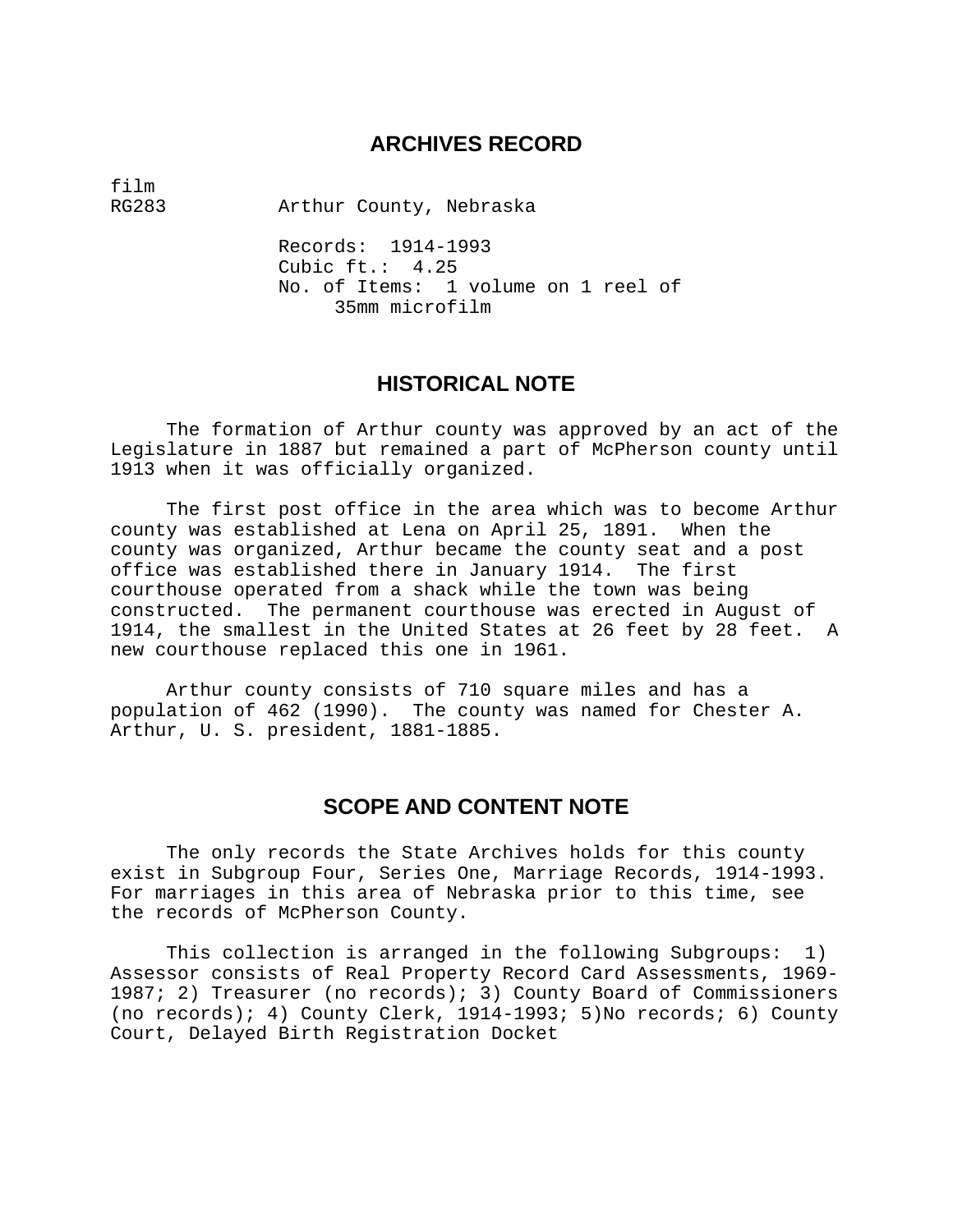#### **film Arthur County, Nebraska**

**ADDED ENTRIES:** 

MARRIAGES--NEBRASKA--ARTHUR COUNTY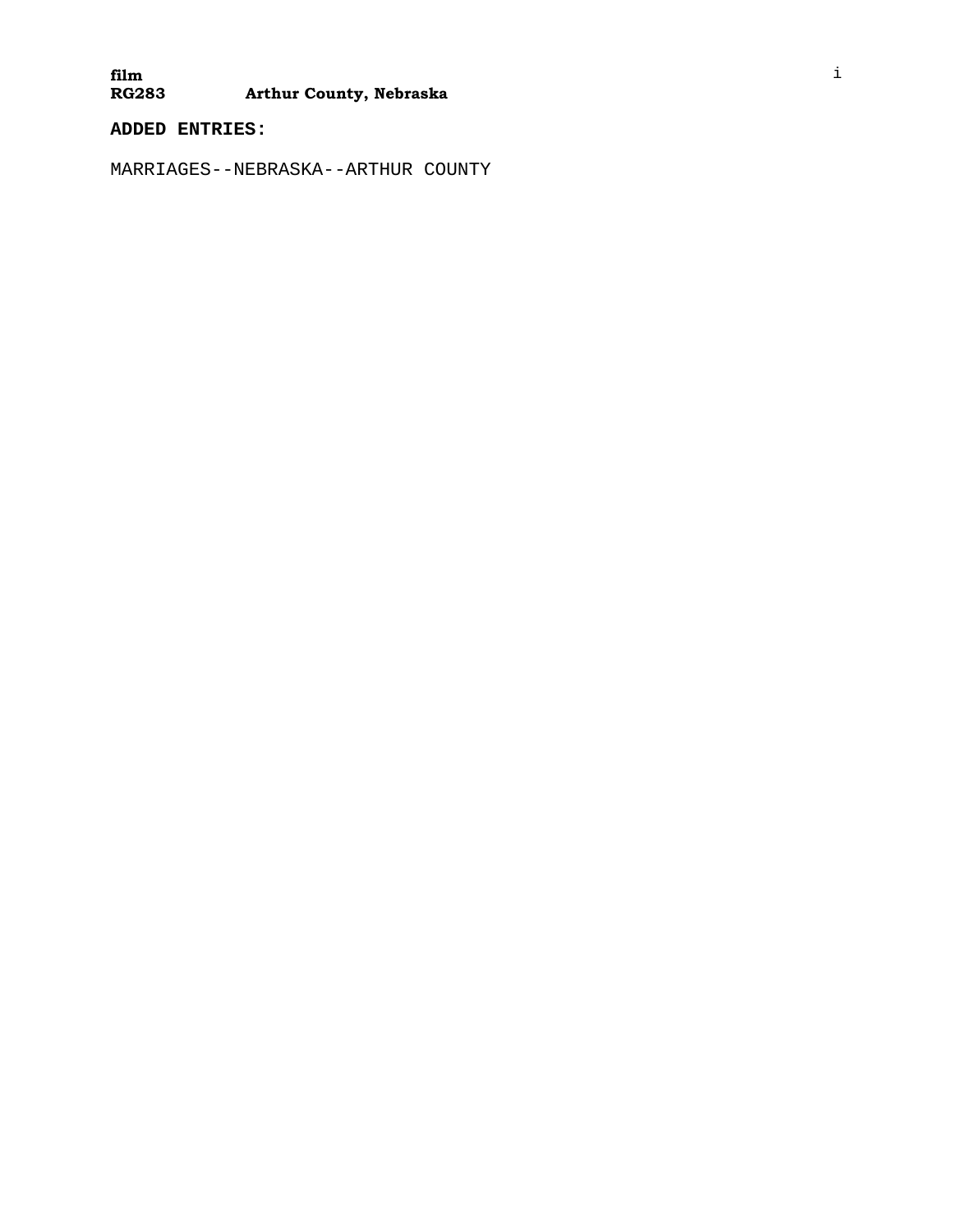#### **film RG283 Arthur County, Nebraska**

Register of Deeds (no records); 6 County Court (no records); 7) District Court (no records); 8) Superintendent of Schools (no records); and 9) School Districts (no records).

 The Marriage records of Subgroup Four, Series One, were microfilmed by the Genealogical Society of Utah in 1995 with the cooperation of the Nebraska State Historical Society and the county officials.

### **DESCRIPTION**

### **SUBGROUP ONE ASSESSOR**

**SERIES TWO REAL PROPERTY RECORD CARD ASSESSMENTS, 1969-1987** Box 1 Rural Property Appraisals/Assessments, 1976 Box 2 Residential Property Appraisals/Assessments, 1976 Urban Property Appraisals/Assessments, 1979 Rural Property Appraisals/Assessments, 1969-1981 (#1 thru #400) Box 3 Rural Property Appraisals/Assessments, 1969-1981 (#401 thru #970) Box 4 Rural Property Appraisals/Assessments, 1981-1987 Box 5 Rural Property Appraisals/Assessments, 1981-1987

### **SUBGROUP TWO TREASURER**

The Archives has no records for this office

### **SUBGROUP THREE COUNTY BOAR OF COMMISSIONERS**

The Archives has no records for this office

# **SUBGROUP FOUR COUNTY CLERK, 1914-1993**

| film<br><b>SERIES ONE</b> | MARRIAGE RECORDS, 1914-1993                                                                                                 |
|---------------------------|-----------------------------------------------------------------------------------------------------------------------------|
| Vol. #1                   | Marriage Record, V.1 (indexed)<br>p.1 (Mahaffey-Hoovens), May 21, 1914<br>thru<br>p.354 (Goodman-Ellengrod), Sept. 25, 1993 |

film record for series one begins on next page